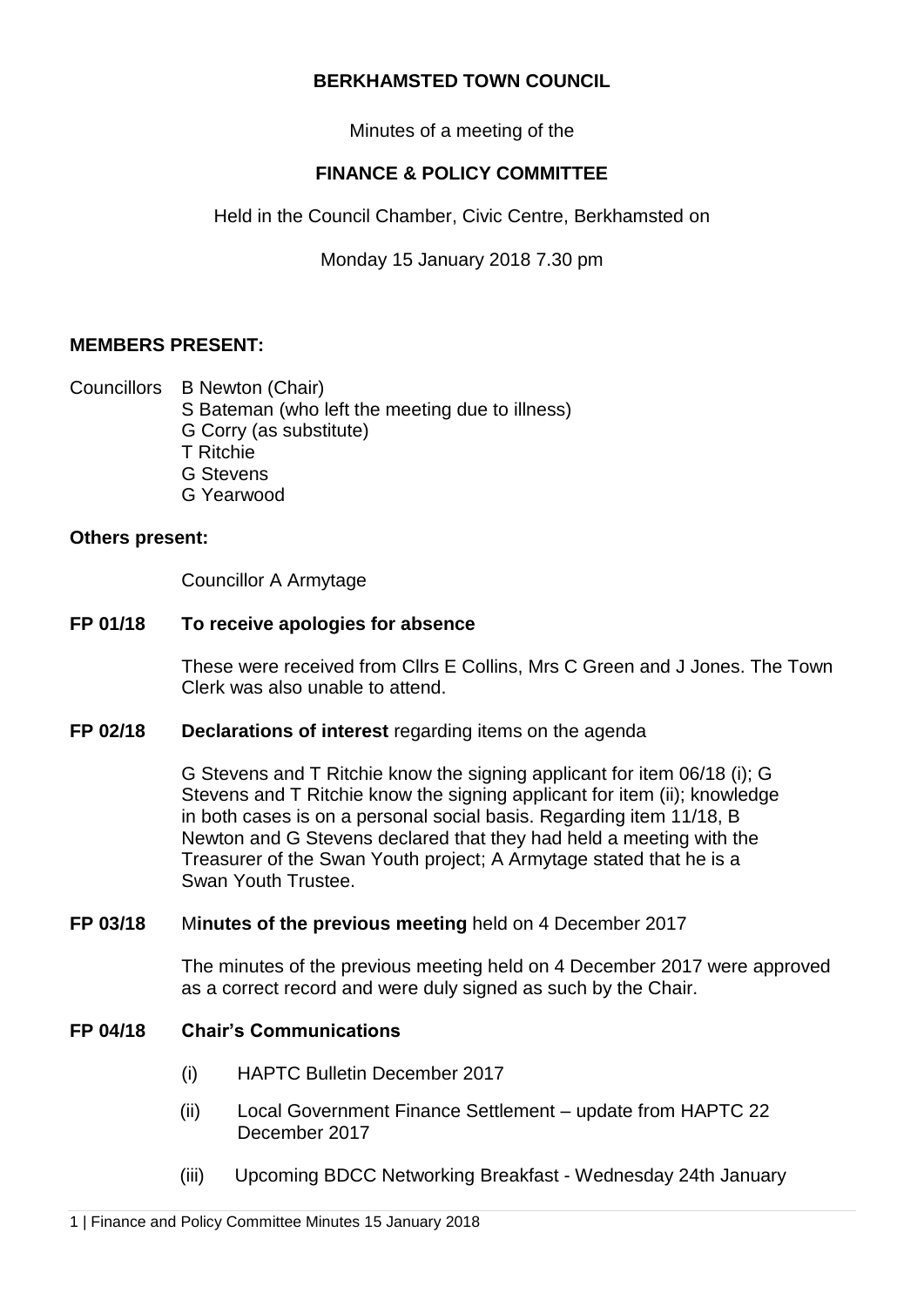- (iv) BDCC Business of the Year Award 2018 Could it be you?
- (v) NALC Chief Executive's Bulletin 1 5 January 2018

# **FP 5/18 To suspend Standing Orders to allow public participation**

No members of the public were present.

## **FINANCIAL MATTERS**

### **FP 06/18 Grant Application – to consider the following application**

(i) To consider a grant application made by The Chairman of the 1066 Club for the Blind and Partially Sighted. £500 is requested to enable the Club to continue to rent the Court House for monthly meetings.

After discussion it was agreed that a sum of £500.00 should be paid to support hall rental and transport of participants. The Town Clerk was asked to write to the Club to suggest that they also make application for funds to Parishes where participants are based, given the comments, in the application, about attendees from other towns and villages.

(ii)*.* To consider a grant application made on behalf of Event Berkhamsted. £1,000 is requested towards the organisation's set up costs.

The Committee welcomed the initiative and commented on previous discussions, noting the demise of the Town's Lions Club, who, for many years have organised various Community and fund-raising events. Cllr Ritchie stated that he understood one idea of the initiative was to follow the work done in Tring, by *Tring Together* ; he said that, in a non-Council capacity, he had been nominated by Berkhamsted Rotary to be an observer at a future *Tring Together* meeting and he offered to share the experience with this Committee. Concern was raised that Councillors should need to know the Plans of the new organisation, as well as its Structure and Governance before fully committing financially. However, to support the initial work, it was agreed to provide a sum of £500.00 against this application.

### **FP 07/18 Income and Expenditure including Receipts and Payments Schedule**

- (i) Following a discussion the Income and Expenditure and Variance Analysis at 31 December 2017 was **noted and approved**.
- (ii) The Receipts and Payments Schedule for the period 1 November 31 December 2017 has been sent to Cllr B Newton and G Stevens for scrutiny and they reported that this was in order and had been signed by them both.

### **FP 08/18 Budget Preparation 2018/19**

This discussion was led by G Stevens, in the absence of the Town Clerk, and considered the items in the briefing note, features of which were: